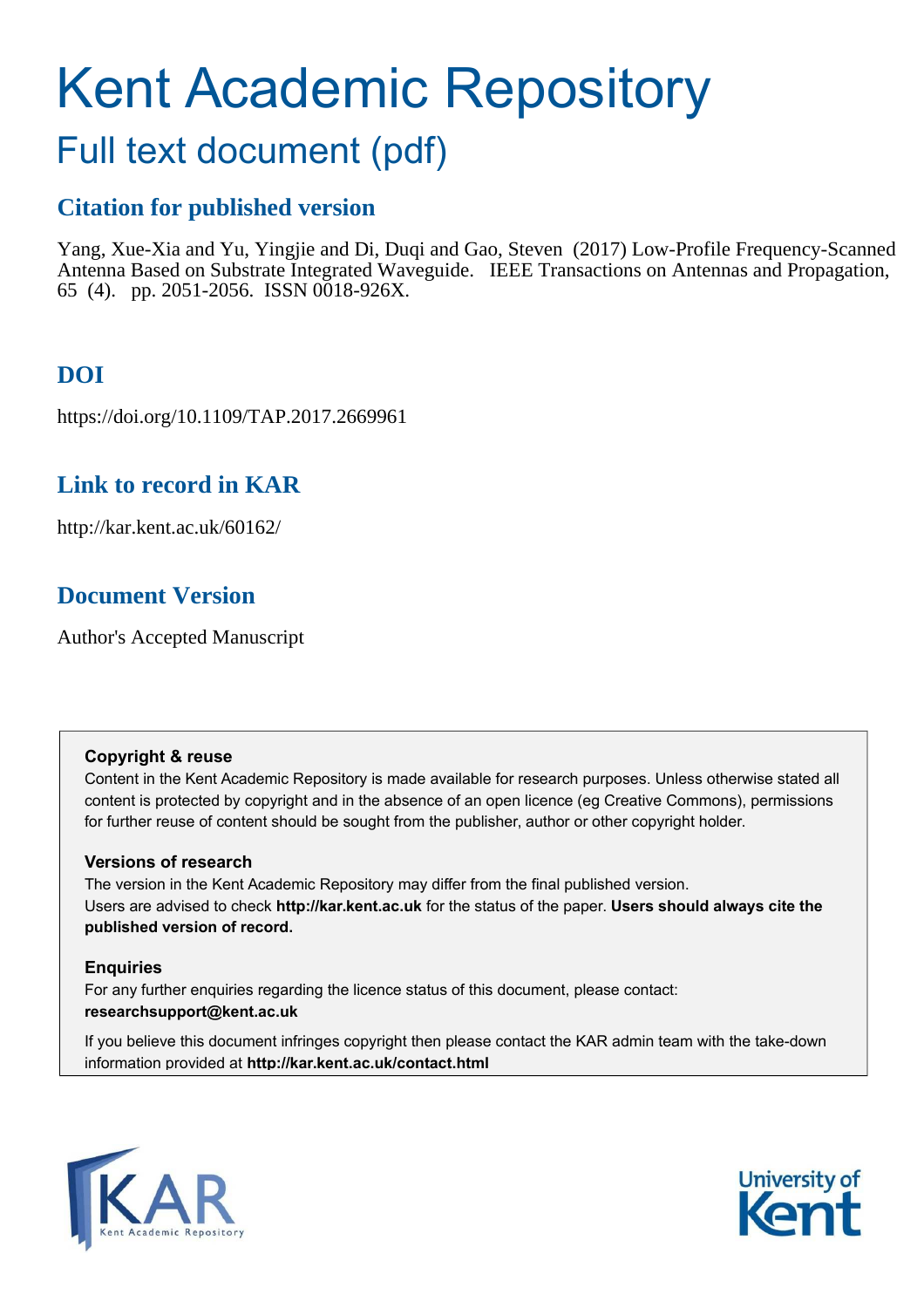# Low-Profile Frequency-Scanned Antenna Based on Substrate Integrated Waveguide

Xue-Xia Yang, Member, IEEE, Yingjie Yu, Duqi Di, Steven Gao, Senior Member, IEEE

**Abstract—A beam scanning flat antenna array with the frequency that covers about the whole X/Ku-band is proposed in this paper. The radiation element is the continuous transverse stub (CTS) constituted by the substrate integrated waveguide (SIW). The CTS array is fed by a linear source which is a SIW parabolic reflector, and good impedance matching characteristics within a broad bandwidth are obtained. The beam steering direction is tunable with the frequency increasing within the operation band. The design principles of the SIW based CTS array and the feed structure are explained in details. One 16-element array is simulated, designed and fabricated. The measurement results show a scanning angle range from 52.2° to -16.8° with the 3-dB gain decreasing within the operation band from 8.5 GHz to 14.1GHz. At the center frequency of 12 GHz, it achieves a maximum gain of 18.1 dBi with an array size of**  $11.7\lambda_0 \times 1.28\lambda_0$ **, the first sidelobe level is -11.4 dB and the 3-dB beamwidth is 6.5°.** 

**Index Terms—Frequency-scanned antennas (FSA), continuous transverse stub (CTS), substrate integrated waveguide (SIW), flat array** 

#### I. INTRODUCTION

eam scanning antennas are required in many civilian and  $\mathbf B$  eam scanning antennas are required in many civilian and military applications [1-2]. Frequency-scanned antennas (FSA) have multi-beam steering performance with the frequency varying and do not require any mechanical movement or electrical adjustment. The frequency-scanned reflection grating antenna fed by a linear source achieved 11.9° scanning angle with a bandwidth of 11.1% from 8.5 GHz to 9.5 GHz [3]. The FSA based on the reflector antenna can achieve high gain but it has a bulky size and high cost due to the separated arrangement of the radiator and the feed.

The printed FSA was first investigated in 1979 shortly after the invention of microstrip antennas [4]. However, the antenna gain was low due to the microstrip line loss. A wideband offset slot-coupled patch antenna array covering most X/Ku-band from 8.75 to 12.25 GHz was suggested to apply in multimode radars [5]. The  $4\times4$  array had a beam tilting at  $20^{\circ}$  by moving the coupling slot within the bandwidth with the maximum gain of 20.6 dBi being achieved. Recently, the printed FSA was developed by using the metamaterials [6-7]. By loading the slow-wave printed meander line, one printed 16-element array achieved a beam scanning range of  $-27.5^{\circ}$   $\rightarrow$   $+46^{\circ}$  with the

frequency varying from 8.9 to 10.6 GHz and a maximum gain of 15.5 dBi [6]. The tapered composite right/left-handed unit cell sections extended the scanning angle of a leaky-wave antenna to  $-72^{\circ}$   $\sim$  +75° over a frequency range of 8.0-13.0 GHz [7]. However, the broadside gain of this FSA was only 9.0 dBi with an antenna size of  $6.0\lambda_0 \times 0.7\lambda_0$ . A simple printed 6-element E-shaped leaky-wave array could scan the beam from  $-30^{\circ}$   $-15^{\circ}$ with the frequency increasing within 0.93-3.65 GHz range but the gain was only 8.0 dBi [8].

CTS (Continuous Transverse Stub) arrays were invented in early 1990s [9]. The CTSs, periodically arraying on the plane waveguide, are fed by a linear source and act as the radiation elements with leaky-wave radiation. The CTS array operates on the quasi-TEM (i.e.  $TM_0$ ) mode of the parallel plate waveguide so it has the good features of broadband, high gain, compact size, and light weight. It also could be designed to operate at multi-band and beam steering. The coplanar waveguide (CPW) and the coaxial line were also suggested to be used as the CTS for the same operation mode of TEM [10-12]. The feasibility of CPW-CTS as an antenna was verified by one-element in [10]. The dual-band (4.2 and 19.4 GHz) and triple-band (5.18, 6.536 and 7.51 GHz) operations of the coaxial line CTS arrays were investigated in [11] and [12] with 6-element and 2-element arrays, respectively.

Recently, several CTS beam steering arrays have been proposed. The 3-element leaky-wave CPW-CTS array obtained the scan-angle range from  $58^{\circ}$  to  $124^{\circ}$  by changing 6 metamaterial-based phase shifters [13]. Ettorre, et al, designed a Ka-band CTS array with a wide scanning range of  $\pm 40^{\circ}$  by moving a horn within the focal plane of the pillbox feeding system, which was fabricated by the metal process [14]. By using the substrate integrated waveguide (SIW) technology, Ref. [15] suggested a mechanical beam scanning array with simplified feed structure to lower the profile. A millimeter wave FSA had a scanning range of  $-43^{\circ}$   $-3^{\circ}$  with the frequency varying within 27-36 GHz range and the highest gain was 16.9 dBi with an aperture size of  $13.5\lambda_0 \times 2.1\lambda_0$  [16]. A surface wave antenna with a broadband operation from 6.1 to 18 GHz was designed by a parabolic reflector feed structure [17].

In this paper, a novel frequency-scanned CTS array is proposed by improving the broadband feed structure proposed in [17] into SIW one. The CTS array and the parabolic reflector

Manuscript received December 14, 2015, accepted January 02, 2016.This work is supported by the Natural Science Foundation of China (6127106).

X.-X. Yang, Y.J. Yu, and L.Q. Di are all with the School of Communication and Information Engineering, Shanghai University, Shanghai 200072, China. S.

Gao is with the School of Engineering and Digital Arts, University of Kent, UK. X.-X. Yang is also with the Key Laboratory of Specialty Fiber Optics and Optical Access Networks, Shanghai University, Shanghai, China. Corresponding author is X.-X. Yang (email: yang.xx@shu.edu.cn).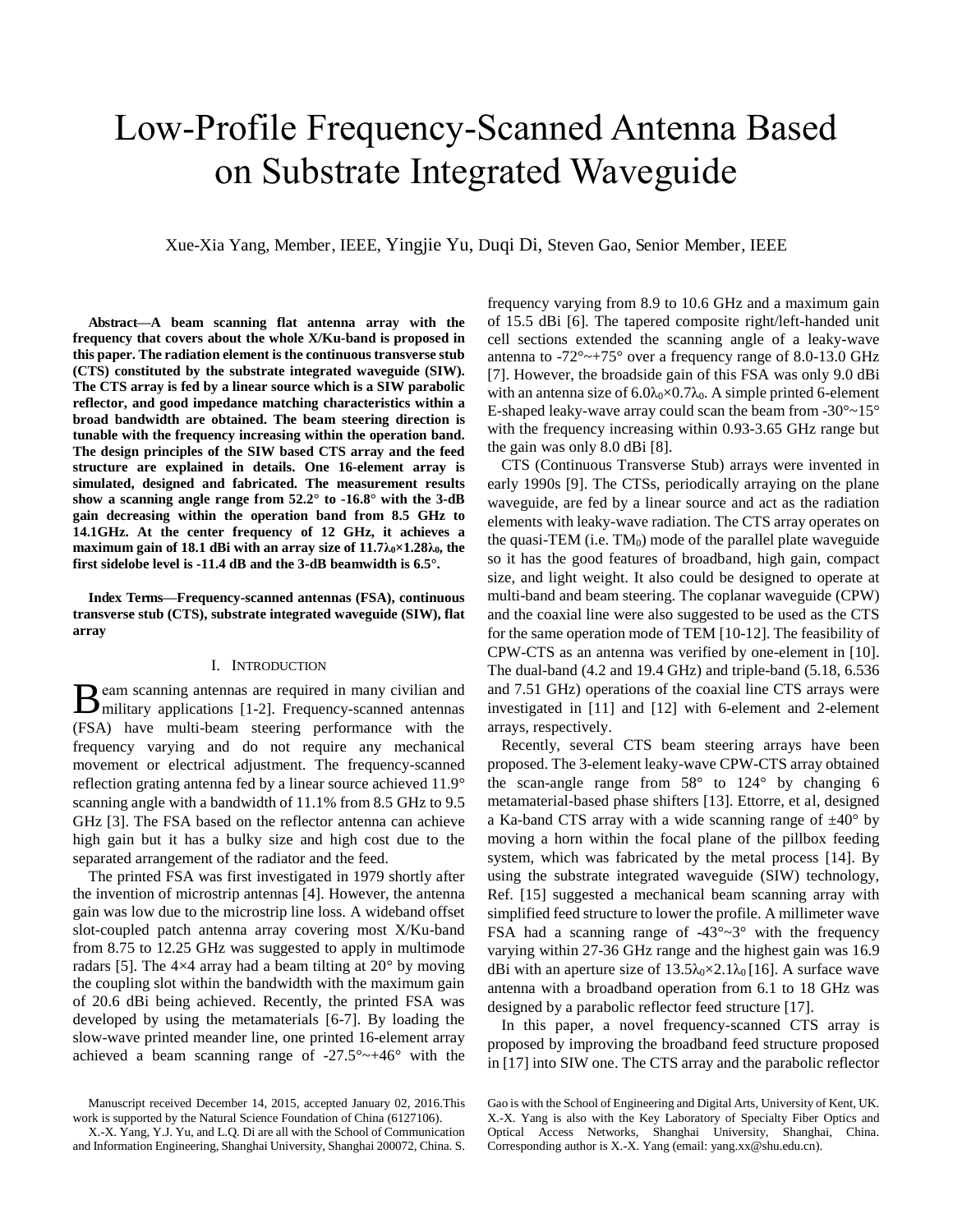are all constituted by the printed SIW. The beam steering function is realized by the different phase of the varying frequency so no phase shifter is required. One 16-element SIW-CTS array is simulated, designed and fabricated. The measured maximum gain is 18.1 dBi and the array size is  $11.7\lambda_0 \times 1.28\lambda_0$ . The first sidelobe level is -11.4 dBi. This SIW-CTS based flat FSA has advantages such as simple structure, compact size, light weight and low cost, thus it is potentially useful for wireless communications and military applications.

#### II. SIW-CTS ARRAY CONFIGURATION AND DESIGN



Fig.1 Configuration of the CTS array antenna. (a) top view, (b) side view.

One 16-element SIW-CTS based FSA array is designed and investigated to show the design principle. The configuration of the proposed SIW-CTS based FSA is shown in Fig. 1. It is stacked by three substrate layers. The antenna array consists of 16-element radiation CTSs, 16 impedance matching stubs, and the feed structure of a parabolic reflector fed by a coaxial probe. They are all constituted by the SIW with different sizes of via and space, which are determined by the dielectric substrate and the performance required [18]. The vias for the CTSs cut through the top and the middle substrate layers while those for the match stub are in the middle one. The vias with the same diameter and space as the parabolic reflector surround the whole antenna array, which are in the bottom substrate. As shown in Figure 1, the diameters and spaces of the periodical vias of the CTS radiation stub, the impedance matching stub, and the surrounding are denoted as  $d_1$  and  $w_1$ ,  $d_2$  and  $w_2$ ,  $d_3$  and  $w_3$ , respectively. The whole size of the array is denoted as  $L \times W$ .

The lengths of the 16 radiation CTSs and the 16 impedance match stubs are all the width of the antenna array W. The 16 element radiation CTSs are in the top and middle substrate layers with the width of  $S_1$ . The height of the CTS is  $(h_1+h_2)$ , which is the total of the thickness of substrates layers 1 and 2. The impedance match stub beside every CTS is in the middle substrate layer, so the height of the match stub is  $h_2$ , which is the thickness of substrate layer 2. The width of the match stub is  $S_2$ . The distance  $L_1$  between the radiation stubs of CTS should meet the following condition,

$$
L_1 < \frac{\lambda}{1 + |\sin \theta_{\text{max}}|} \tag{1}
$$

where  $\theta_{\text{max}}$  is the maximum scanning angle, and  $\lambda$  is the minimum waveguide wavelength in the free space within the operation band. So the beam steering range has relationship with the operation wavelength, the permeability of the substrate and the array space.



Fig. 2 Configuration of the feed structure.

The feed structure is in the bottom substrate layer and the detailed geometrical structure is plotted in Fig. 2. The feed structure includes a coaxial probe, a metallic post, and a coaxial-to-parallel plate waveguide transition realized by a SIW parabolic reflector. The coaxial probe has a characteristic impedance of 50  $\Omega$  and is located at the focus of the parabolic plane with the focal distance of  $f_1$ . Fig. 2 (b) illustrates the geometrical sizes of the probe and the metallic post. From the bottom metal plane, the coaxial probe protrudes a height of  $h_4$ , which is a little less than the bottom substrate thickness of h<sub>3</sub>. The metallic post has a height of  $h_5$ , which is less than the coaxial probe height h4, and is located at a space of d from the probe.

Ports 1 and 2 are set on both sides of the SIW-CTS array as shown in Fig. 1(a). When the signal is excited at port 1, port 2 is terminated to a match load of 50  $\Omega$  to absorb the residual wave. The SIW parabolic reflector is formed by a series of vias which constitute a parabolic plane with the height of substrate thickness h3. When the cylindrical electromagnetic (EM) wave is excited in the bottom substrate layer by the coaxial probe, the forward wave will be suppressed by the metallic post, and the backward waves will be reflected by the parabolic reflecting wall. The metallic post also serves as a matching element to broaden the bandwidth. The EM wave reflected by the SIW reflector propagates as the plate waveguide mode of quasi-TEM in the substrate and will be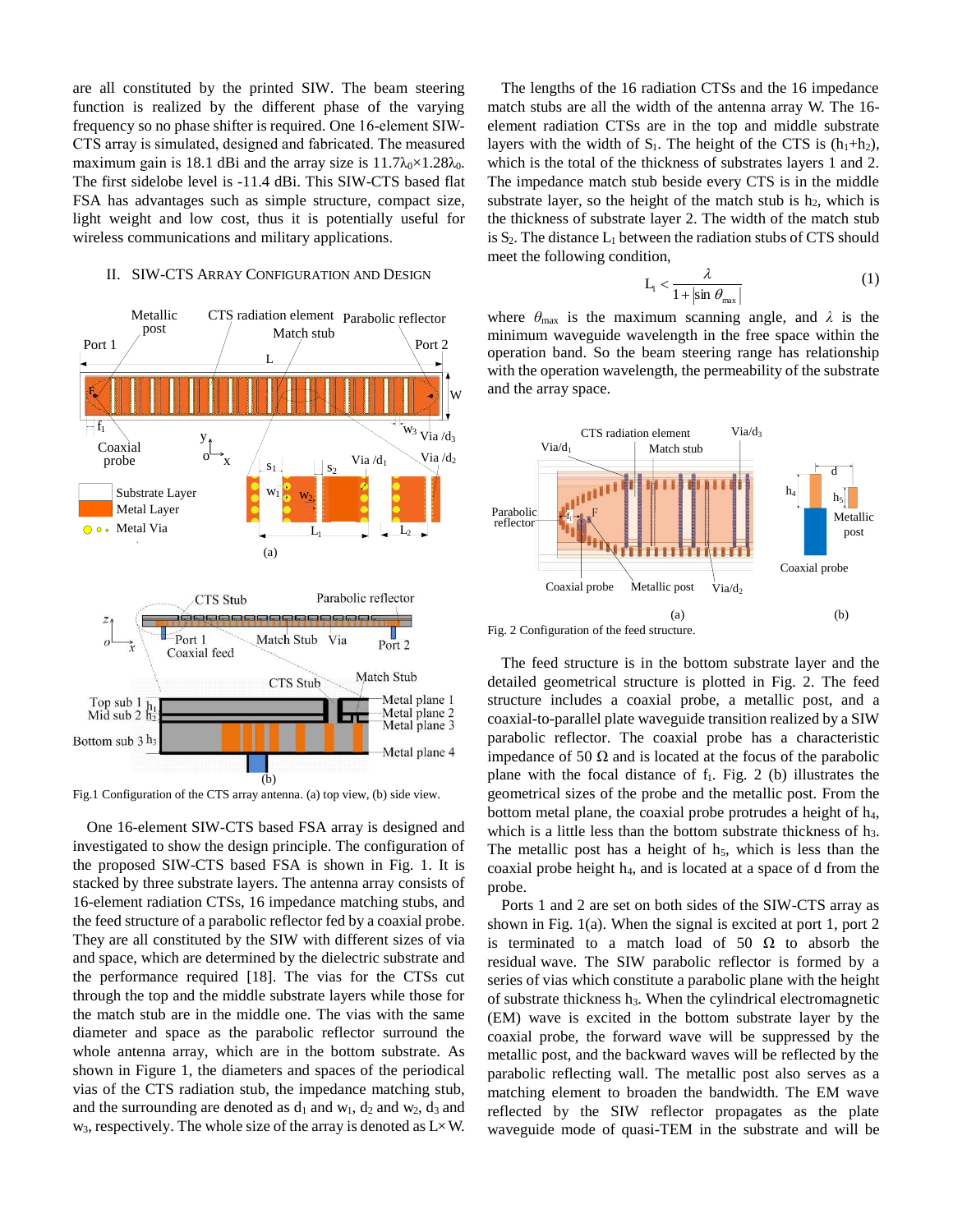radiated by the CTSs progressively as leaky-wave. The remaining EM wave will be absorbed by the match impedance at port 2.

The whole CTS array is surrounded by the same periodically conductive vias as the SIW parabolic reflector to limit the EM wave within the substrates. The performance and parametric analysis of the SIW-CTS based FSA will be investigated in the following section by computer simulations using the commercial tool Ansoft HFSS [19].

#### III. PERFORMANCE ANALYSIS AND SIMULATIONS

The 16-element SIW-CTS antenna array could steer beam with the frequency ranging from 8 to14 GHz. Theoretically, the CTS could radiate the EM wave with any wavelength because of the operation mode of quasi-TEM in the parallel plate waveguide. The CTS array is fed by the linear source which is a SIW parabolic reflector, and this leads to good impedance matching characteristic within a broad frequency range. Thus, a broadband performance of the SIW-CTS antenna array would be derived from the quasi-TEM operation mode in the CTS and the parabolic reflector feed structure. The frequency-scanned performance is realized by the different phase constant  $\beta$ , i.e.  $2\pi/\lambda_{\rm g}$ , at the different frequency.  $\lambda_{\rm g}$  is the waveguide wavelength in the substrate. The performance analysis will be illustrated by the simulation results of HFSS software.

#### A. CTS Array and Impedance Matching Stub

The CTS operates on quasi-TEM mode of the parallel plate waveguide whose cutoff wave length is infinite. Although any EM wave with various frequency could propagate in the CTS the, there are high order mode, which would interfere the EM field of the main mode of quasi-TEM. To prohibit the first high order mode of  $TE_1/TM_1$ , the waveguide wavelength in the substrate at the upper frequency should be higher than two times of the height of the bottom substrate  $h_3$ , which is also the CTS width  $s_1[20]$ . In this case of 8-14 GHz band and 2.65 permittivity,  $s_1$  is less than 6.6 mm. The size choice of  $s_1$  should also consider the energy radiated by every stub when the stub height, which is the substrate depth of  $(h_1+h_2)$ , cannot be changed. The planar quasi-TEM wave would be radiated progressively by the CTSs as the leaky wave from the exciting port, port 1.

shown that  $|S_{11}|$  at the center frequency of 12 GHz is high, which could be explained by the operation principle of the CTS array. Fig. 4 illustrates the first two CTSs. There is discontinuous characteristic at every radiation stub. Thus, the reflected wave will occurred except for the radiation and the transmission waves when the input EM wave passes through the first CTS. It is the same with the second and the other CTSs. The distance between the two radiating stubs is one guided wavelength  $(\lambda_g)$  at 12 GHz so the reflected wave to the previous stub is in-phase superposition and the impedance match is deteriorated.

Setting a line source of plane wave at the distance of  $\lambda_g$  /4 from the first CTS, the simulated reflection coefficient of the 16-element CTS array is plotted in Fig. 3 by the dot-line. It is



Fig. 4 CTS radiation stub operation principle.

 To decrease the reflected EM wave at every CTS and improve the impedance match characteristic, a mini-stub is loaded with a space of  $L_2$  beside every radiation stub. The simulated  $|S_{11}|$ with the match stubs is drawn as the solid line in Fig. 3. It can be found that the reflection coefficient at the center frequency decrease apparently and the impedance matching performance is improved.  $|S_{11}|$  less than -10 dB covers a broad band from 7.7 to 16.5 GHz with a fractional bandwidth of 73%.

#### B. Feed Structure Design

To excite the quasi-TEM mode in every continuous transverse stub by a linear source, a parabolic reflector fed by a coaxial line with a metal post is adopted. The parabolic reflector is realized by the metal vias and exhibits broadband performance, which is designed by the operation frequency and the substrate characteristics. The coaxial feedline is located at the focus of the parabolic reflector. The post beside the coaxial feedline not only blocks the electromagnetic wave to the reflector to excite the ideal plane wave, but also improves the impedance characteristic further.



Fig. 3 Simulated reflection coefficient of SIW-CTS array w/o match stub.

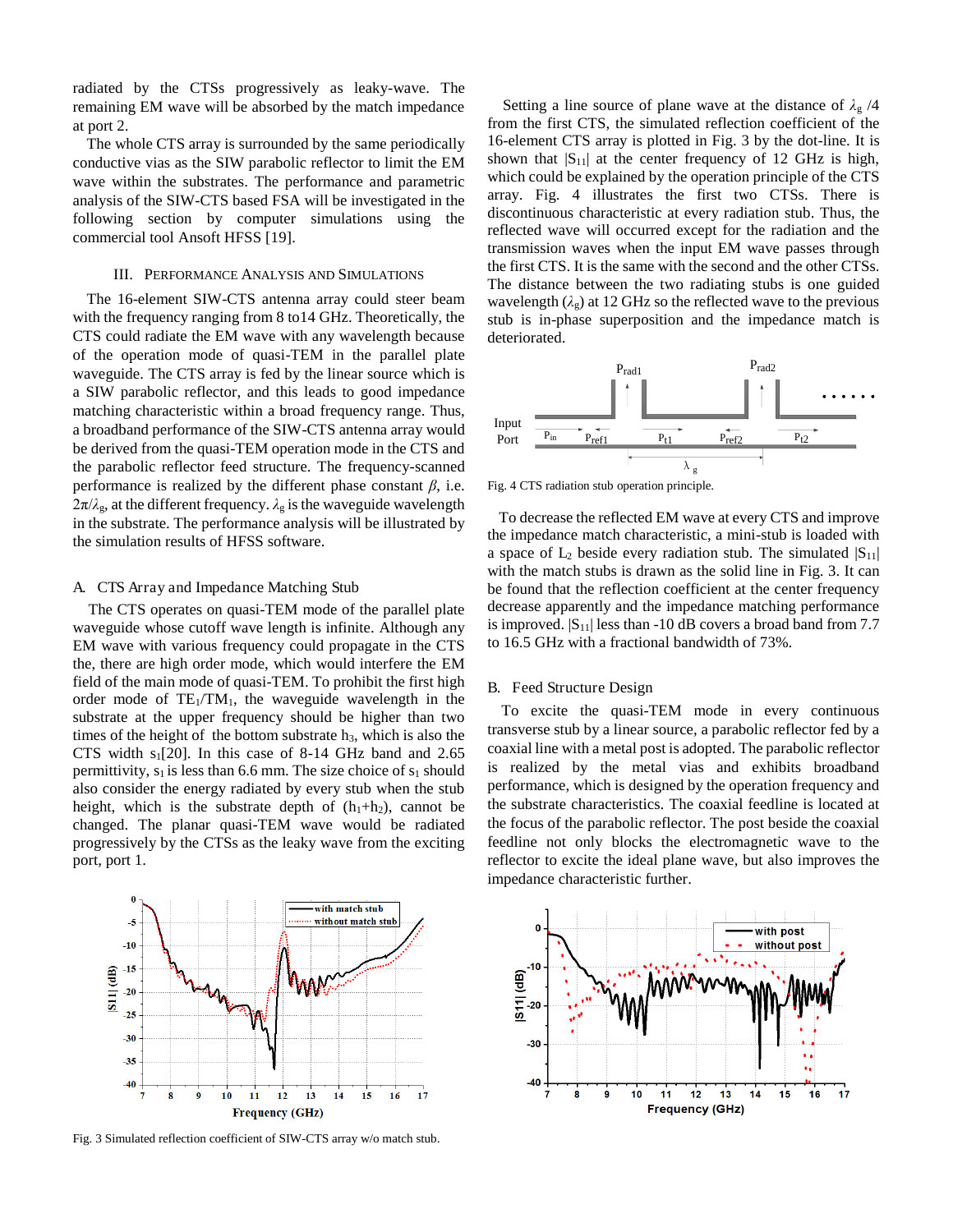Fig. 5 Simulated reflection coefficient of the SIW-CTS array fed by the parabolic reflector w/o the post.

The reflection coefficient is deeply affected by the location and size of the metallic post. The self-impedance of the metallic post and the mutual impedance between the probe and the post can be adjusted by varying the length, diameter, and location of the post. To illustrate the effectiveness of the metallic post, the reflection coefficient curves of the SIW-CTS array versus the frequency w/o the post are plotted in Fig. 5. It could be seen that  $|S_{11}|$  decreases apparently within the broad operation band with the metallic post. The relative bandwidth of |S11| less -10 dB is 69% (8.1-16.8GHz), which is a little narrower than that without the parabolic reflector feed structure.



Fig. 6 Electrical field distribution in the bottom substrate layer at 12 GHz.

Fig 6 draws the electrical field strength distribution of the feed structure in the bottom substrate layer. There are two maximum strength values within one waveguide length *そ*g. The electrical field strength at every radiating stub is maximum and in-phase. These simulated results show that the parabolic reflecting wall realized by the metal plane in [17] is effective by using SIW structure at X/Ku band.

#### C. Effectiveness of the Surrounding Vias

The vias surrounding the two sides of radiation CTSs and the impedance matching stubs are designed to limit the EM wave within the CTS length range so that the EM wave is radiated effectively above the CTS. The electrical field strength distribution in the bottom substrate layer without the surrounding vias is drawn in Fig. 7, which shows a little EM wave escape from the two side. The simulation results show that the radiation efficiencies with and without the surrounding vias are 93.2% and 92%, respectively.



Fig. 7 Electrical field distribution in the bottom substrate layer without the surrounding vias at 12 GHz.



Fig.8 Simulated gain patterns at 12 GHz w/o the surrounding vias.

Fig. 8 compares the gain patterns at 12 GHz with and without the surrounding vias. It can be seen that the gain decreases 0.7dBi and the broadside direction shifts 2.5°. The main reason is that the escaped EM wave from the two ends of every CTS induces the back radiation at  $180^\circ$  and the side radiation at  $+/-$ 90°.

#### D. Beam Scanning Characteristics

The SIW-CTS based FSA structure and the sizes are finally determined. The relative dielectric constant of the substrate is 2.65. The thickness of the three substrates and all of the final geometrical sizes are listed in TABLE I. The distance L<sup>1</sup> between every radiation CTS is 16.15 mm, which is one  $\lambda_{g}$  at the center frequency of 12 GHz to remain in-phase at every CTS.  $L_1$  is also 0.646  $\lambda_0$ , which is essential to avoid the sidelobe level in free space.

TABLE I GEOMETRICAL SIZES OF THE SIW-CTS ARRAY (UNIT: MM)

|                                    |  |  | L W $h_1$ $h_2$ $h_3$ $L_1$ $L_2$ $s_1$ $s_2$ $t_1$                            |  |  |
|------------------------------------|--|--|--------------------------------------------------------------------------------|--|--|
| 292.5 32 2.5 0.5 3 16.15 7 3 1 6.5 |  |  |                                                                                |  |  |
|                                    |  |  | $h_4$ $h_5$ d $w_1$ $w_2$ $w_3$ d <sub>1</sub> d <sub>2</sub> d <sub>3</sub> / |  |  |
|                                    |  |  | 2.9 1.9 2.3 1.45 0.5 2.5 1.0 0.2 1.0                                           |  |  |



Fig.9 Simulated gain patterns of beam scanning.

The simulated beam steering characteristics versus the frequency are plotted in Fig. 9. The gain at the center frequency of 12 GHz on the broadside of 0° is 19.5 dBi. The maximum directions at 9 and 14 GHz are on the angles of 39.2° and -15.2° with the corresponding gains being 16.8 dBi and 19.2 dBi, respectively. Although the gain at the upper frequency of 15 GHz is 17.6 dBi at the scanning angle of -21.1°, the pattern splits because the condition of formula (1) is not satisfied. At the low frequency of 8 GHz, the gain decreases sharply to 12.6 dBi at the scanning angle of 71.1° and the pattern deteriorates. The 3-dB gain bandwidth is from 9 to 14 GHz with a fractional bandwidth of 43%, which is narrower than that of  $|S_{11}|$  less than -10 dB of 69%.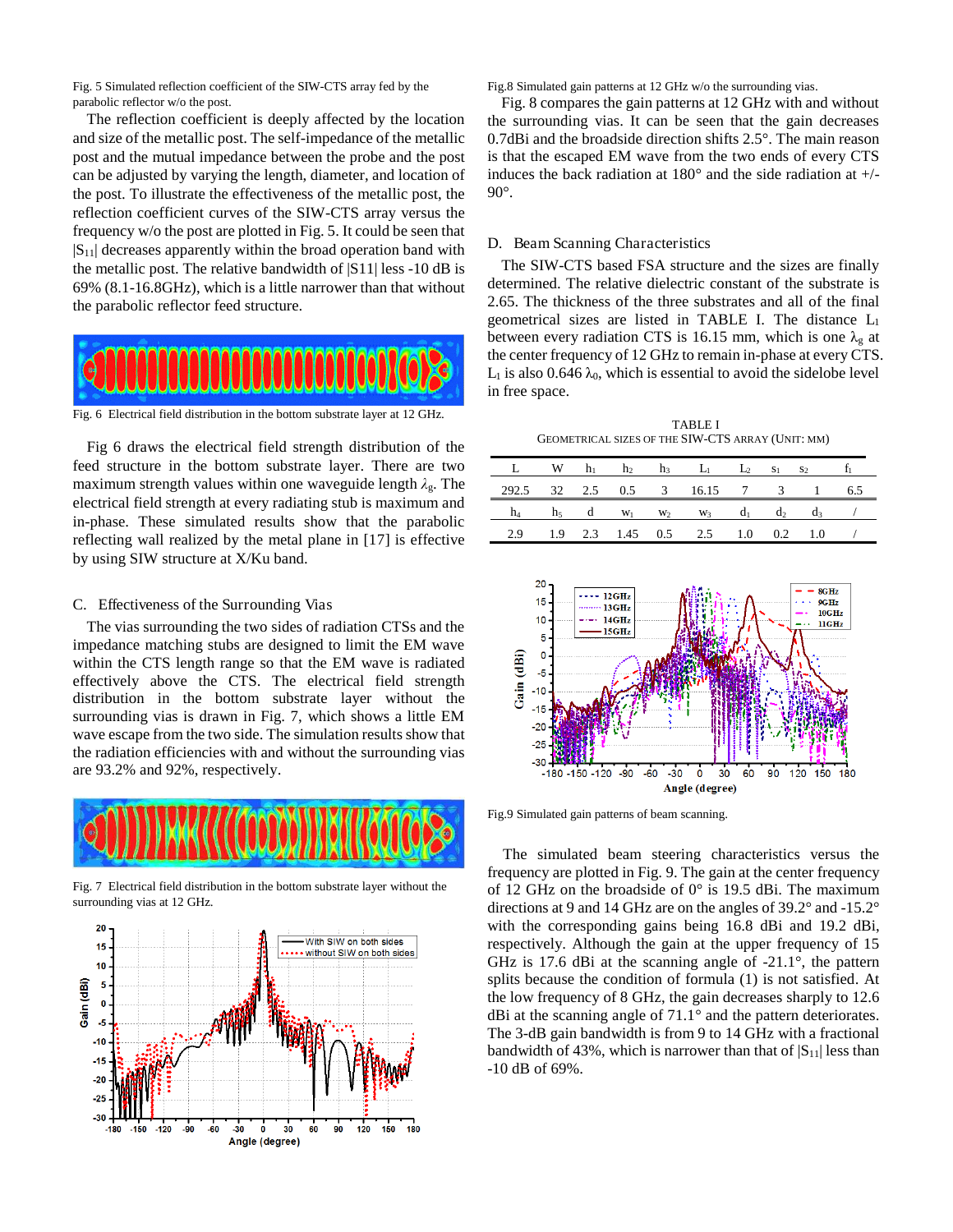#### IV. MEASUREMENTS AND DISCUSSION

To verify the results of computer simulations, one 16-element SIW-CTS based FSA array covering X/Ku band is fabricated and measured. Fig. 10 shows the top and bottom of the 1st, the 2nd and the 3<sup>rd</sup> substrate layers. The complete FSA is obtained by fixing the three substrate layers together using the plastic screws around the four edges of the array antenna. The reflection coefficients are measured by the 8722ES Agilent Vector Network Analyzer and the patterns and gains are measured in the chamber.



Fig.10 Photos of the fabricated SIW-CTS based FSA array. (a) top and bottom of the 1st substrate, (b) top of the 2nd substrate, (c) bottom of the 2nd substrate, (d) top of the3rd substrate, (e) bottom of the 3rd substrate



Fig. 11 Simulated and measured reflection coefficient versus frequency.

The dot-line in Fig. 11 plots the measured reflection coefficients versus frequency with the simulated one being drawn in the solid line for comparison. The measured relative bandwidth of  $|S_{11}|$  less -10 dB is 44.5% from 7.64 to 12.02 GHz. The  $|S_{11}|$  performance deteriorates at the upper bandwidth from 12.02 GHz and the operation band shifts to the low frequency. The error mainly comes from the parameters of the dielectric substrates and the fabrication process. The thicknesses  $h_1$ ,  $h_2$ and  $h_3$  of the three substrates are measured to be 3.24 mm,  $0.57$ mm, and 2.59 mm respectively, instead of the given values of

3.0 mm, 0.5 mm and 2.5 mm by the manufacture company. The dash-dot line in Fig. 11 shows the reflection coefficient with the measured substrate thicknesses. It could be seen that the curve trends toward the measured one, which verifies that the plate waveguide height  $h_3$  and the radiation stub height ( $h_1+h_2$ ) influence the impedance match apparently.

To investigate the influence of the dielectric constant value tolerance of the substrate on the operation frequency, the  $|S_{11}|$ versus frequency at different  $\varepsilon$ <sub>r</sub> values of 2.55, 2.65, and 2.75 are compared in Fig. 12. It could be found that operation frequency shift to a lower band with the increasing of  $\varepsilon_r$  but the influence is not obviously. The manufacture process might also produce the error.



Fig. 12 Simulated reflection coefficient versus frequency with different  $\varepsilon_r$ .



Fig.13 Measured gain patterns of beam steering.

Fig. 13 plots the measured beam steering patterns depending on different frequencies. The measured scanning angles is from -16.8° to 52.2° with the frequency decreasing from 14.1 GHz to 8.5 GHz. The measured and simulated scanning angle and the gain versus the frequency are illustrated in Fig. 14. The trends of the measured scanning angle agree well with that of the simulated one. The measured gain decreases from 0.4 dBi to 1.68 dBi between 8.5 and 14.1 GHz except for 2.96 dBi at 13 GHz. The decrease of the measured gain mainly comes from measurement error and the deterioration of the impedance match.

The measured characteristics of the SIW-CTS based FSA are summarized in TABLE II. At the broadside of  $0^\circ$ , the gain is 18.1 dBi, the sidelobe level is -11.4 dB, and the 3dB beam width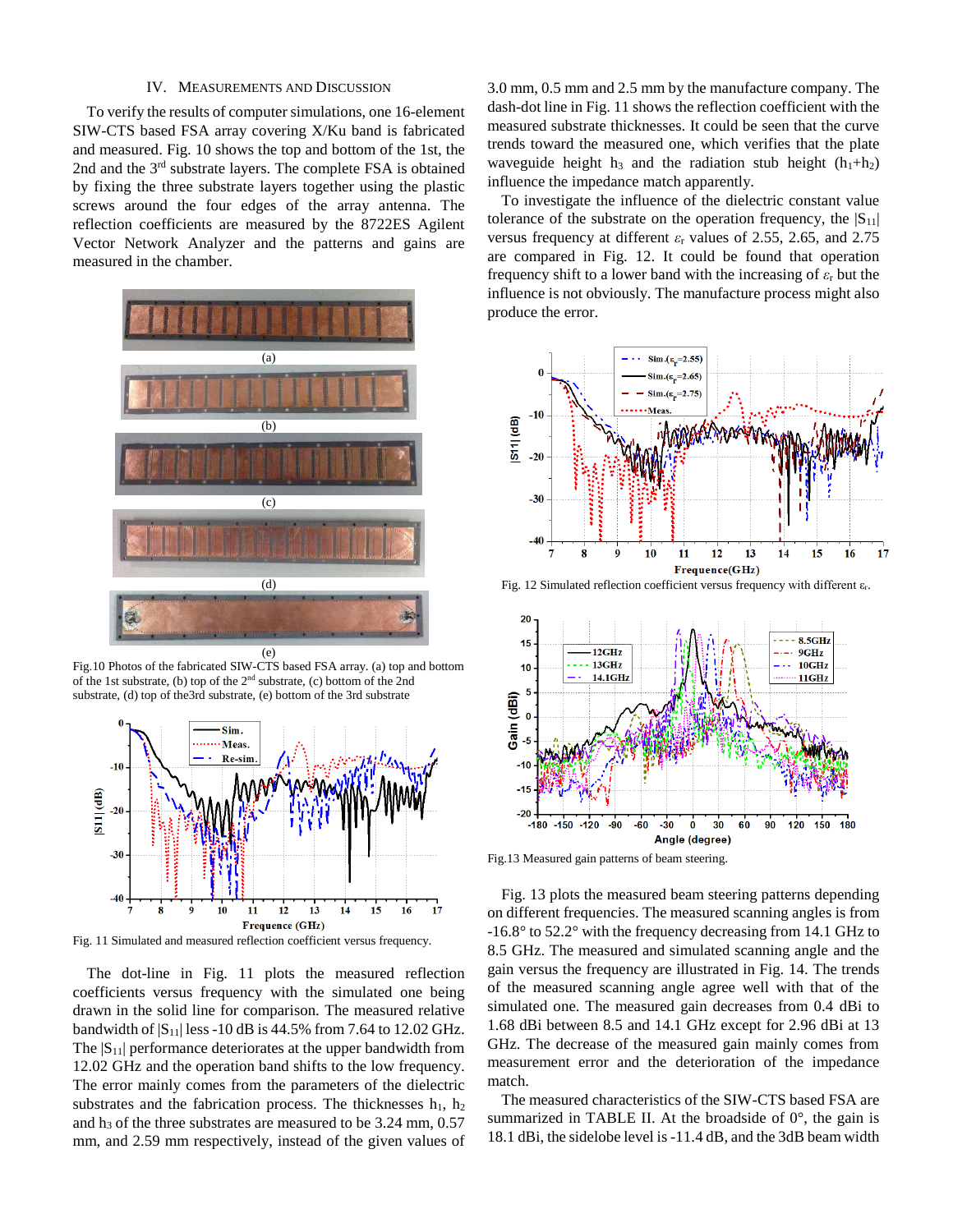is 6.5°. The front-to-back ratios are higher than about 32 dB within the steering range. With the frequency decreasing, the 3dB beam width increase from 5.3° to 12.9° and the gain decreases from 18.1 dBi to 15.1 dBi.



Fig. 14 Measured and the simulated scanning angle with the frequency.

TABLE II MEASURED CHARACTERISTICS OF 16-ELEMENT SIW-CTS ARRAY

| Frequency<br>(GHz) | Scanning<br>Angle( $\circ$ ) | Gain<br>(dBi) | 1 <sup>st</sup> side lobe<br>(dB) | F/B<br>(dB) | 3 dB<br>BW(°) |
|--------------------|------------------------------|---------------|-----------------------------------|-------------|---------------|
| 8.5                | 52.2                         | 15.1          | $-11.7$                           | 32.1        | 12.9          |
| 9                  | 39.6                         | 15.9          | $-11.5$                           | 34.8        | 10.0          |
| 9.5                | 30.8                         | 17.0          | $-13.1$                           | 33.1        | 8.6           |
| 10                 | 23.3                         | 17.0          | $-12.4$                           | 51.3        | 7.6           |
| 10.5               | 14.8                         | 17.0          | $-11.7$                           | 34.6        | 6.7           |
| 11                 | 7.2                          | 17.1          | $-13.7$                           | 44.3        | 6.4           |
| 11.5               | 3.6                          | 17.6          | $-11.0$                           | 40.0        | 6.1           |
| 12                 | $\Omega$                     | 18.1          | $-11.4$                           | 31.7        | 6.5           |
| 13                 | $-8.4$                       | 15.8          | $-12.5$                           | 35.0        | 5.6           |
| 14.1               | $-16.8$                      | 18.1          | $-8.9$                            | 32.8        | 5.3           |

TABLE III PERFORMANCE COMPARISON OF FLAT FSAS

| Ref.         | Freq.<br>range<br>(GHz) | Scanning<br>Angle<br>range( $\degree$ ) | Peak<br>Gain<br>(dBi) | Sizes $(\lambda_0)$<br>(L×W×H) |
|--------------|-------------------------|-----------------------------------------|-----------------------|--------------------------------|
| [4]          | $9.6 - 10.2$            | $-25 - 25$                              | 8.1                   | $1*19$ array                   |
| $[5]$        | 8.75-<br>12.25          | $-10-10$                                | $16-20.6$             | $4.29\times4.29\times0.18$     |
| [6]          | $8.9 - 10.6$            | $27.5 - +46$                            | 13-15.5               | $8.7\times1.5\times0.04$       |
| [7]          | $8 - 13$                | $-72 - +75$                             | $9.6-$<br>12.6        | $6.0\times 0.7\times 0.032$    |
| [8]          | 0.93-3.65               | $-30-15$                                | $6.0 - 8.0$           | $0.059\times0.047\times0.004$  |
| $[16]$       | 27-36                   | $-43-3$                                 | $11.6-$<br>17.8       | $13.5 \times 2.1 \times 0.22$  |
| This<br>work | $8.5 - 14.1$            | $16.8 - 52.2$                           | $15.1 -$<br>18.1      | 11.7×1.28×0.24                 |

 $\lambda_0$  is the wavelength at the center frequency.

 The most virtue of the FSA array is that the beam scanning is achieved by frequency varying within the operation band, and no phase shifter and mechanical adjusting are required. TABLE III summaries the performance comparison of the published flat FSA arrays. The FSA array in [5] has a little high gain but the scanning angle range is only 20°. The array in [7] has the most scanning range of 147° and a relative small size but the gain is very low. The antenna array size in [8] is very small while the maximum gain of 6-element array is only 8.0 dBi. The proposed SIW-CTS base FSA has a higher gain and a broad scanning range considering the array apertures.

#### V. CONCLUSION

A FSA based on SIW-CTS covering X/Ku band is presented. One parabolic reflector realized by SIW is designed and employed as the broadband linear source. The beam steers from 52.2° to -16.8° with the frequency increasing from 8.5 to 14.1 GHz, which is the 3-dB gain bandwidth. This FSA has high frond-to-back ratio over 32 dB and low first sidelobe of about - 11 dB. The gain could be improved by increasing the length of the CTS stubs and the element number. This SIW-based FSA could also be realized by metal processing so it is suitable for the millimeter-wave applications. The FSA has a compact size, light weight, a simple structure and low cost, thus it could be potentially useful for both civilian and military applications (e.g. Satcom on the move system).

#### **REFERENCES**

- [1] Y. Rahmat-Samii and A. C. Densmore, "Technology trends and challenges of antennas for satellite communication systems,"IEEE Trans. Antennas Propag., vol. 63, no. 4, pp.1191-1204, 2015.
- [2] W. Imbraile, S. Gao and L. Boccia (eds), Space Antenna Handbook, John Wiley & Sons, 2012.
- [3] F. S. Johansson, L. G. Josefsson, and T. C. Lorentzon, "A novel frequency-scanned reflector antenna,"IEEE Trans. Antennas Propag., vol. 37, no. 8, pp.984-989, 1989.
- [4] M. Danielsen and R. Jorgensen, "Frequency scanning microstrip antennas," IEEE Trans. Antennas Propag., vol. AP-27, no. 2, pp.146-150, Mar. 1979.
- [5] M. M. Bilgic and K. Yegin, "Wideband offset slot-coupled patch antenna array for X/Ku-band multimode radars," IEEE Antennas Wireless Prop. Lett., vol. 13, pp. 157-160, 2014.
- [6] L. Cui, W. Wu, and D.-G. Fang, "Printed frequency beam-scanning antenna with flat gain and low sidelobe levels,"IEEE Antennas Wireless Prop. Lett., vol. 12, pp. 292-295, 2013.
- [7] Nasimuddin, Z. N. Chen, and X. Qing,"Tapered composite right/left handed leaky-wave antenna for wideband broadside radiation,"Microw. Opt. Technol. Lett., vol. 57, no. 3, pp. 624-629, 2015.
- [8] M. Alibakhshi-Kenari, A. Andujar, andJ. Anguera,"New compact printed leaky-wave antenna with beam steering,"Microw. Opt. Technol. Lett.,vol. 58, no. 1, pp.215-217, 2016.
- [9] W. W. Milroy, "Continuous transverse stub (CTS) element devices andmethods of making same," U.S. Patent5266961, 1991.
- [10] W. Kim and M. F. Iskander, "A new coplanar waveguide continuoustransverse stub (CPW-CTS) antenna for wireless communications,"IEEE Antennas Wireless Prop. Lett., vol. 4, pp. 172- 174, 2005.
- [11] R. Isom, M. F. Iskander, Z. Yun, and Z. Zhang, "Design and developmentof multiband coaxial Continuous Transverse Stub (CTS) antennaarrays," IEEE Trans. Antennas Propag., vol. 52, no. 8, pp. 2180- 2184, 2004.
- [12] P. J. V. Prakash and R. Srinivasan, Miniaturised multiband two-element coaxial continuous transverse stub antenna for satellite C-band applications, IET Microw. Antennas Propag., vol. 8, no. 7, pp. 474-481, 2014.